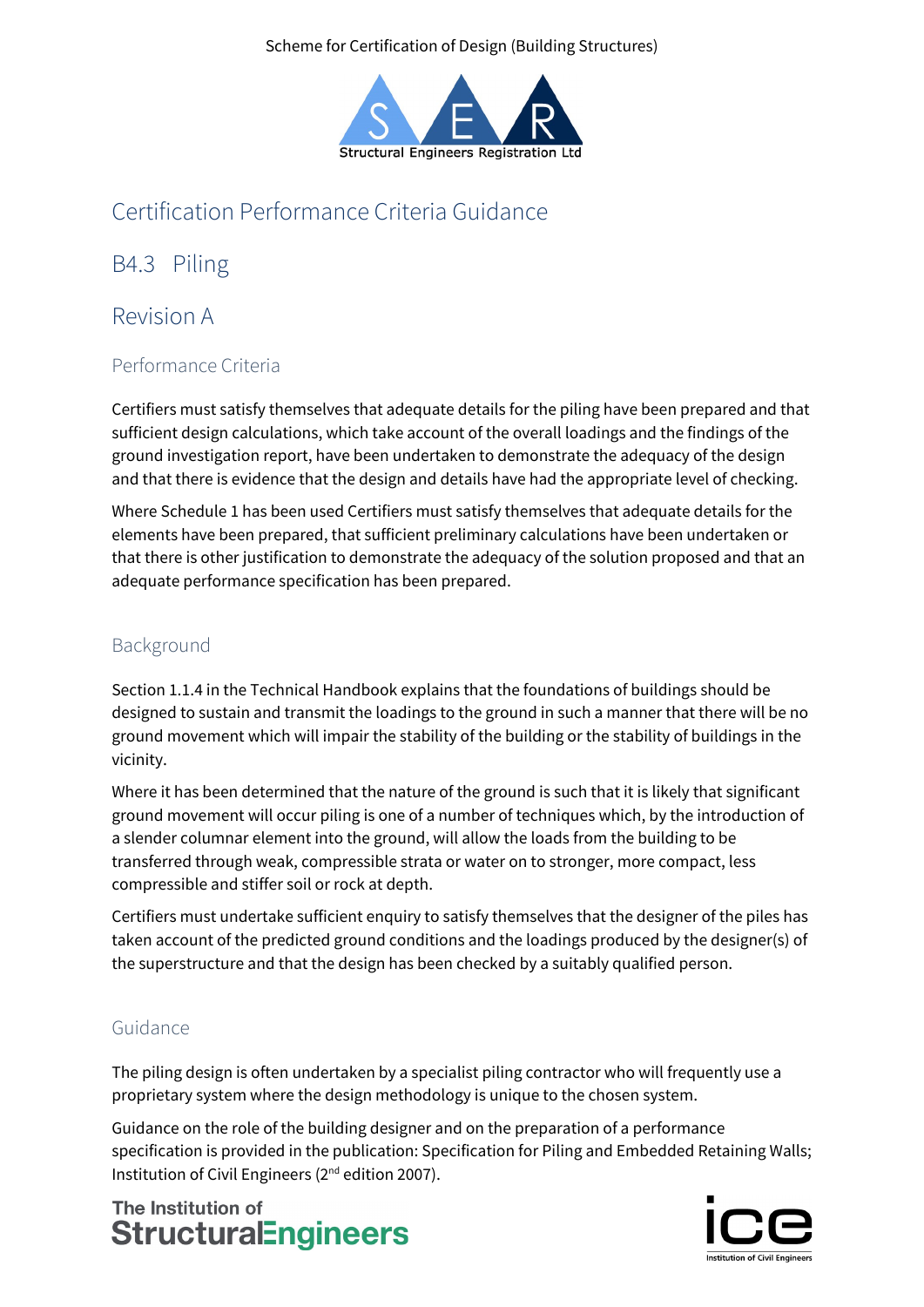The Federation of Piling Specialists has also published a number of guidance documents. In particular, they have published: Minimum Requirements for Site Investigation. Certifiers should take account of such guidance to ensure that the ground investigation provides the information required by the pile designer.

Where appropriate, the certification of the design of piling may be carried out using the third party designed details option, with the work included on Schedule 1. Detailed guidance on the use of this option is given in B1.4. It should be noted that this option is only to be used where the finalisation of the design is being carried out by a specialist contractor; the warrant drawings must contain sufficient details of the initial or conceptual design and there must be adequate justification for this design.

Any specification for piling should include for in situ testing of the piles, by sonic and/or load testing as appropriate. The results should be reviewed by the relevant designers to see that the assumed design parameters have resulted in a satisfactory level of performance.

Certifier's must see that calculations, drawings, specifications, etc. for the piling works have been prepared and appropriately checked and that level of performance achieved is as assumed in the design for the building.

The BSD publication 'Procedural Guidance on Certification including information to be submitted with a Building Warrant Application' April 2010 version 2 (sometimes referred to the Blue Book) provides further details of what information should be included in the warrant submission which includes:

- Pile general arrangement
- Type of pile
- Assumed pile size
- Commencement level
- Cut off level
- Design load
- Site testing details

#### Examples of Major Non-conformances

Absence of or grossly inadequate evidence of the Certifier's review of the design for the piling.

The design for the piling clearly does not meet the requirements of Standard 1.1.

Absence of or grossly inadequate suitably checked calculations or other justification for the design shown on the warrant plans.

Absence of or grossly inadequate details for the piling shown on the warrant drawings

Absence of or grossly inadequate performance specification and details on the warrant plans, where piling was included on Schedule 1

Absence of or grossly inadequate suitably checked calculations or other justification for the preliminary design shown on the warrant plans, where piling was included on Schedule 1